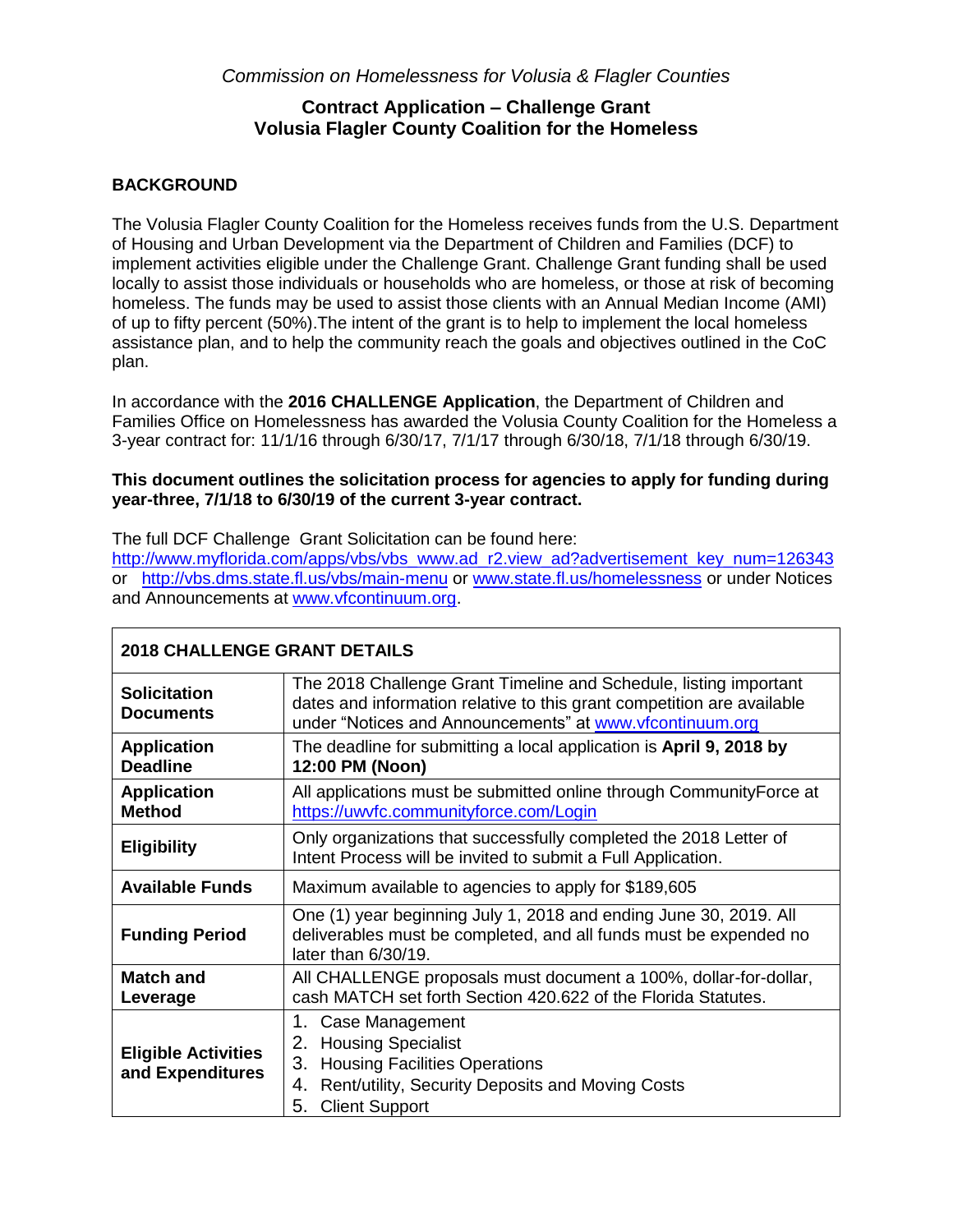| <b>2018 CHALLENGE GRANT DETAILS</b> |                      |                                                                                                                                                                                                                                                                                                                                                                                                                           |  |
|-------------------------------------|----------------------|---------------------------------------------------------------------------------------------------------------------------------------------------------------------------------------------------------------------------------------------------------------------------------------------------------------------------------------------------------------------------------------------------------------------------|--|
| <b>Ineligible Costs</b>             | 3.<br>4.<br>5.<br>6. | Any capital improvements of the respondent's owned, leased or<br>licensed property, including remodeling or facility adaptation<br>2. Vehicle use, purchase, lease, maintenance, or repair<br>Out of state travel<br>Purchase or lease of equipment over \$1,000.00 aggregate; and<br>Funding to support across the board pay raises for respondents'<br>employees<br>Supplanting of funds received through other sources |  |

## **Proposal Requirements**

## **I. Agency/Organization**

A.1. Describe the agency's experience in administering public funds. **NARRATIVE, 500 words**

A.2. Describe your agency's qualifications and experience providing the proposed services, including the number of years your agency has provided same/similar services. **NARRATIVE, 250 words**

## **II. Agency Competencies and Experience**

B.1. Describe the qualifications and experience of all personnel who will work on the proposed program. **NARRATIVE, 250 words** 

### **B.1.a. UPLOAD ATTACHMENTS: Job Descriptions and Resumes for all positions working on the proposed project.**

B.2. Describe your agency's past performance providing same/similar services including formal documentation of success (accreditation, awards and recognition) and a summary of all monitoring by program funders for the last three years. Describe any corrective action you have had to take based on a monitoring report. If you have had negative monitoring findings, describe any loss or suspension of funding. **NARRATIVE, 500 words** 

**B.2.a. UPLOAD ATTACHMENTS: All monitoring reports for same/similar program for the last 3 years including related corrective action plans and documentation of the resolution of all issues noted.**

B.3. Describe the stability of your organization regarding the history and frequency of staff turnover in all staff positions for the last five years. **NARRATIVE, 250 words** 

**B.3.a. UPLOAD ATTACHMENTS: Documentation of staff positions, turnover and number of years of services for each position.**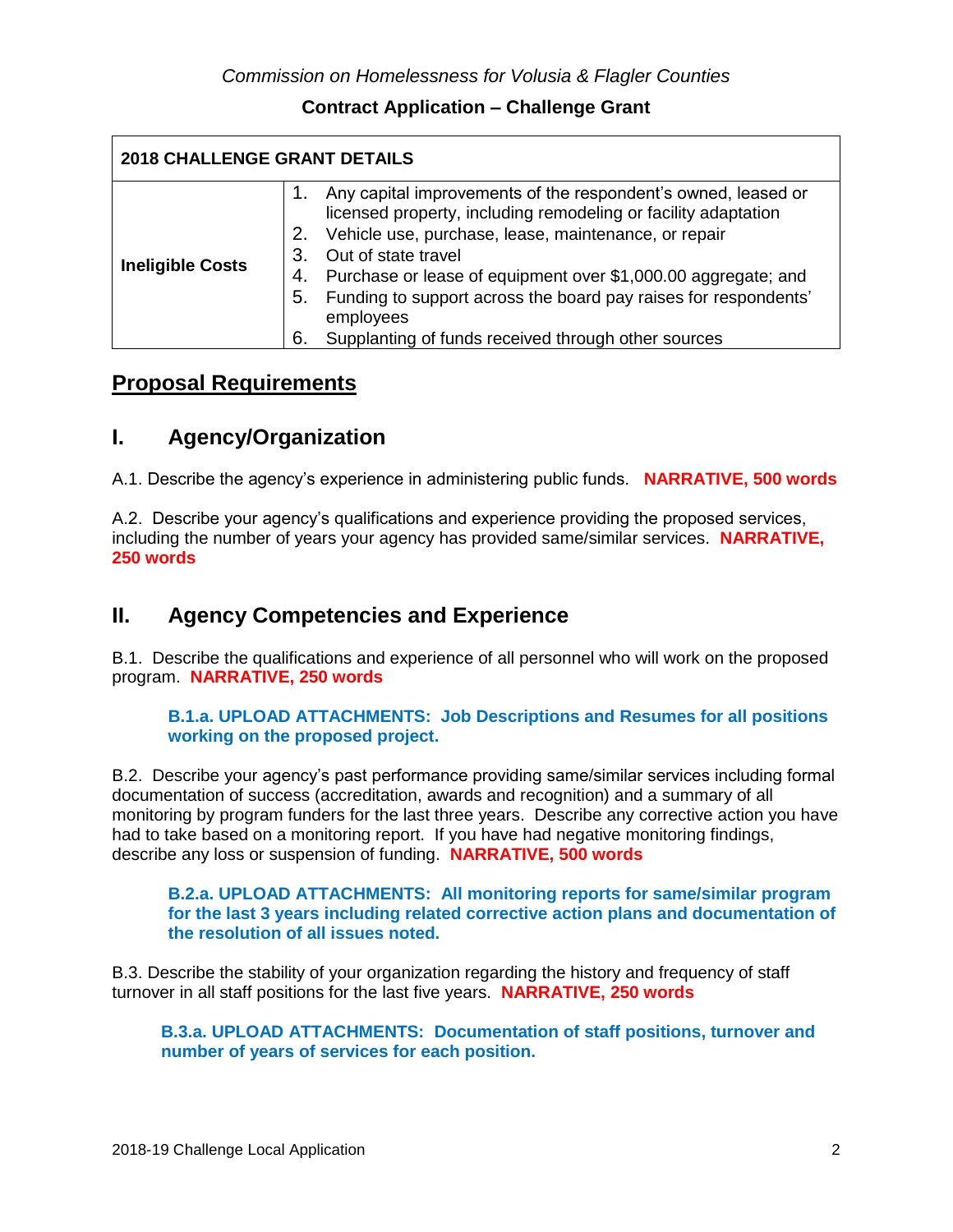# **III. Service Delivery Plan (SDP)**

C.1. Provide a detailed narrative that describes the proposed activities and services to be provided and how these services shall meet the needs of homeless families with children, homeless individuals and homeless veterans. **NARRATIVE, 500 words** 

C.2. Describe how the proposed activities contribute to the progress toward one or more goals set out in the Commission on Homelessness 2017-2022 Strategic Plan found at [www.vfcontinuum.org](http://www.vfcontinuum.org/) and/or the Federal Strategy to Prevent and End Homelessness [\(https://www.onecpd.info/resource/1796/opening-doors-federal-strategic-plan-to-prevent-end](https://www.onecpd.info/resource/1796/opening-doors-federal-strategic-plan-to-prevent-end-homelessness-2010/)[homelessness-2010/\)](https://www.onecpd.info/resource/1796/opening-doors-federal-strategic-plan-to-prevent-end-homelessness-2010/). **NARRATIVE, 500 words** 

C.3. Describe the identified need of the population and geographic region to be served (unsheltered or street homeless, chronic homeless, homeless veterans, families, or youth, etc.). **NARRATIVE, 250 words** 

C.4. Provide the numbers of individuals or households to be served in *each identified category of allowable services.* Describe how often a family can apply and receive assistance, and the limit on the number of times a family will be assisted. **NARRATIVE, 250 words** 

C.5. Specify the outcomes and/or performance measures of the program and explain how the measures are the best indicators of success for the population. **NARRATIVE, 250 words** 

C.6. Describe how your agency will utilize coordinated entry to assist with the identification and enrollment of eligible participants into the program. **NARRATIVE, 250 words** 

C.7. Describe the maximum level of direct financial assistance to be provided to an eligible household under the grant award, as well as the estimated average cost per family served. **NARRATIVE, 250 words** 

C.8. Specify how the agency will maintain documentation for each participant in case files (i.e. documentation of family's eligibility for assistance, progress tracking, updates on participant information etc.). **NARRATIVE, 250 words** 

C.9. In the case of the denial of assistance, describe the process by which the family can appeal the decision. **NARRATIVE, 250 words** 

C.10. Describe how your organization will track the assisted household's housing status following termination of assistance provided under the grant award; and **NARRATIVE, 250 words** 

C.11. Describe how the program will connect the family to other services and benefits they may need and be eligible to receive. **NARRATIVE, 250 words**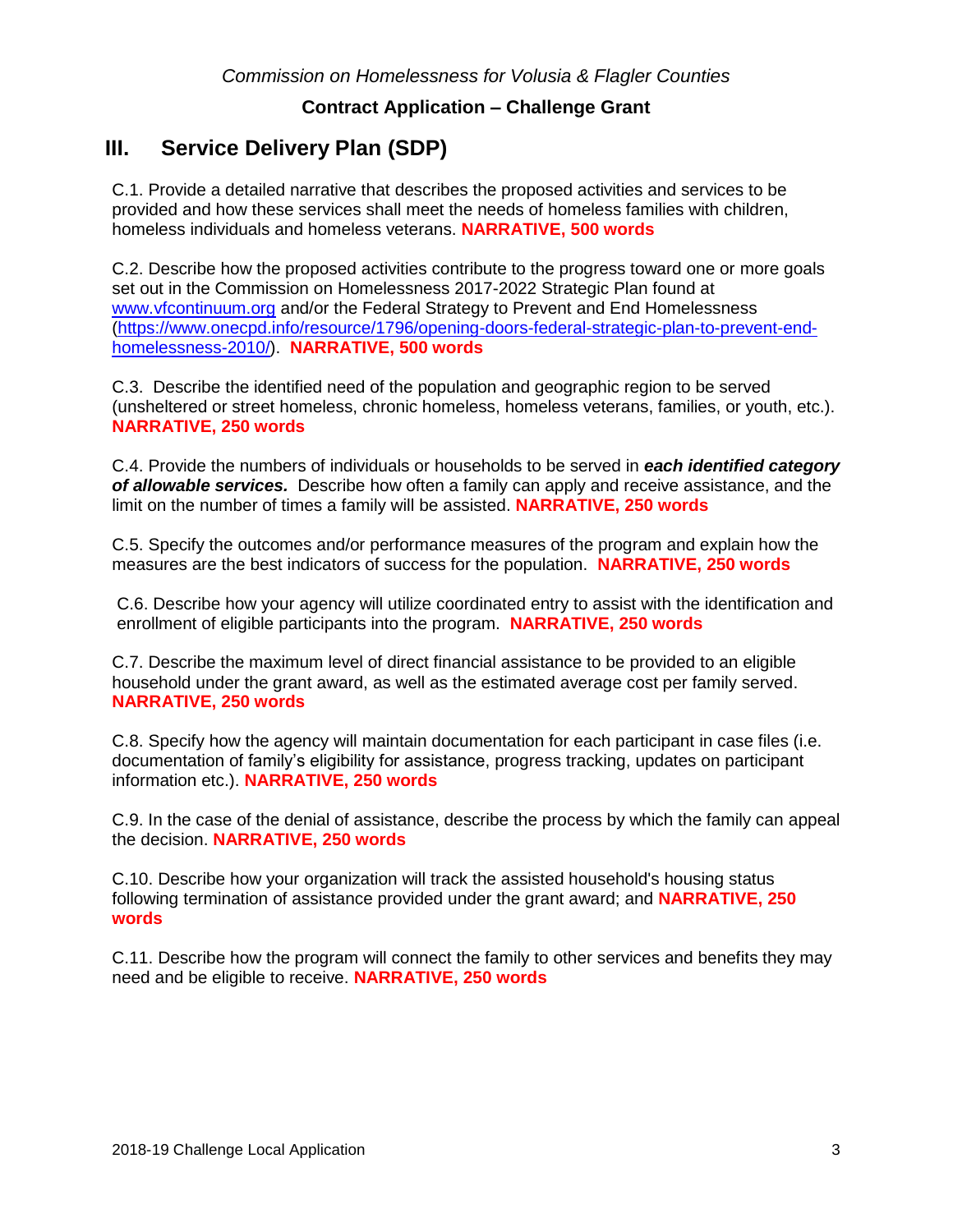# **IV. Collaboration**

The proposed service delivery plan should include the Coordinated Entry process and a description of the process the Respondent will use to partner with multiple agencies to collaboratively provide homelessness prevention and homeless services.

D.1. Describe your proposed development of a structure that demonstrates experience and/or capacity in working within the coordinated entry system and multiple service delivery agencies. **NARRATIVE, 500 words**

D.2. (Continuum of Care Participation) Describe the participation of your agency's staff in the CoC, including leadership roles with the Commission on Homeless and committee participation. **NARRATIVE, 250 words**

### **V. HMIS**

E.1. Describe the agency's experience with the Homeless Management Information System and/or collecting and using data on services provided to meet outcome and/or performance measures.

**E.1.a. UPLOAD ATTACHMENTS: Provide the most recent CAPER/Client Served Report submission for CHALLENGE component executed along with copies of timely drawdown submission and year-end report submitted to DCF.** 

**OR** 

**If NOT a prior CHALLENGE grantee, provide documentation of ability to implement a program and collect outcome measurement data (i.e. documentation of timely financial drawdown, formative and summative evaluation reports, etc.)**

## **VI. Budget and Narrative**

F.1. Provide a detailed proposed budget narrative that clearly describes salaries, operating costs and direct service budgets. **NARRATIVE, 250 words**

F.2. If subcontracting any funds, note the anticipated subcontractors and describe the specific terms of each subcontract. **NARRATIVE, 250 words**

F.3. Describe the amount and sources of required leverage funding. **NARRATIVE, 250 words**

**F.4. UPLOAD ATTACHMENTS: Provide a detailed budget on the provided DCF Budget Form**

**Application responses must be submitted by 12:00 p.m. (Noon) April 9, 2018 via the CommunityForce website: uwvfc.communityforce.org**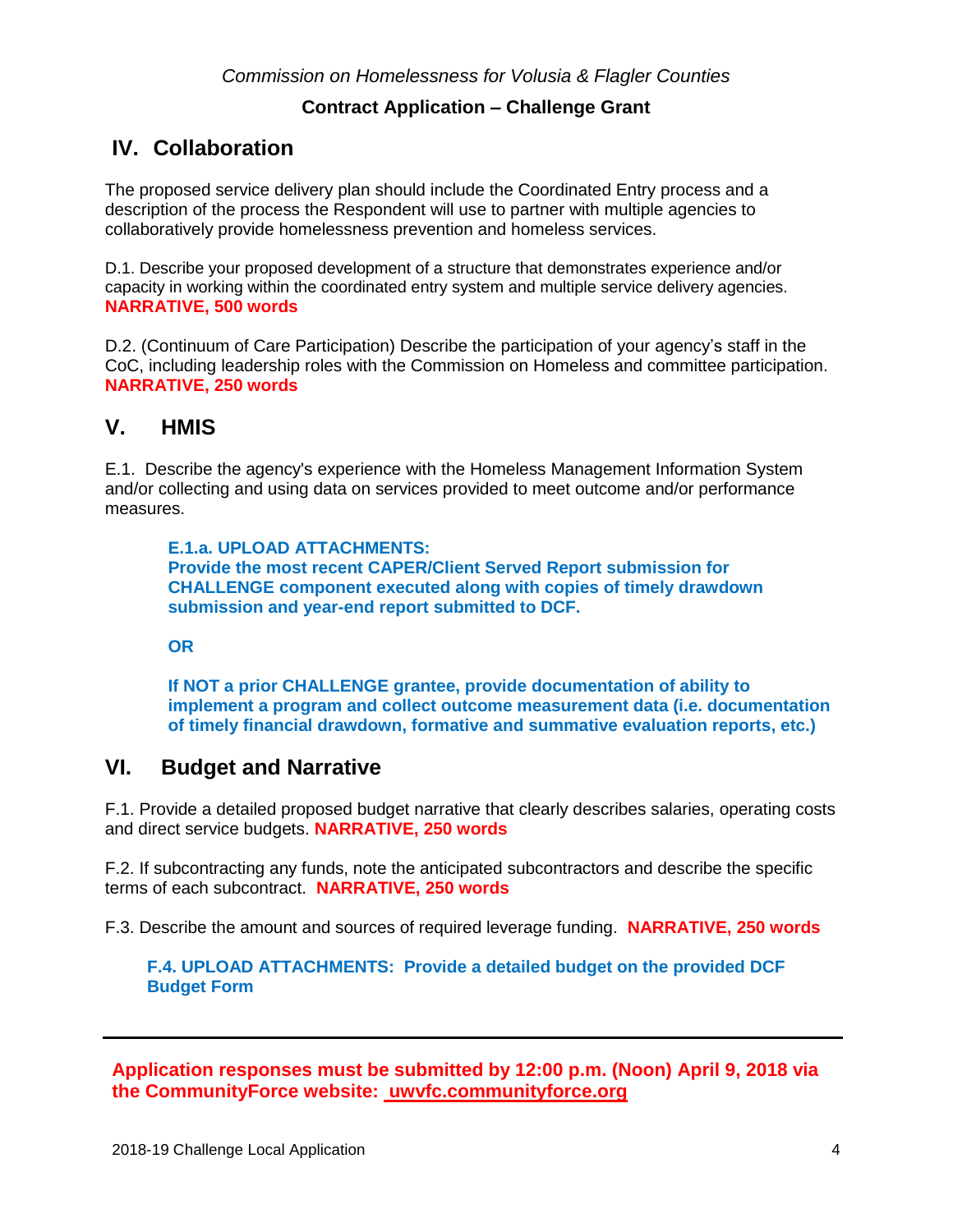# **Appendices (for reference only)**

### **1. Program Need:**

Challenge Grant funding shall be used locally to assist those individuals or households who are homeless, or those at risk of becoming homeless. The funds may be used to assist those clients with an Annual Median Income (AMI) of up to fifty percent (50%). The intent of the grant is to help to implement the local homeless assistance plan, and to help the community reach the goals and objectives outlined in the CoC plan.

In addition, the state grant is intended to be used in concert with the private funding contributed to local homeless service agencies to address the needs of the persons who are homeless in the planning area.

The overall goal of the grant is to use the Challenge Grant to partner with local agencies to reduce homelessness in Florida.

The grant recipient shall evaluate the success of the grant award using the performance measures described in section 2.1.4 of the 2016 Challenge Grant solicitation LPZ22.

### • **Implementation of the CoC Plan.**

The lead agency shall evaluate the effectiveness of the grant to further the CoC plan, including the extent to which the grant accomplished plan objectives or actions steps, or resolved unmet needs specified in the plan.

- "Planned versus actual services Provided": The Evaluation shall compare the proposed numbers of homeless persons to be served by the grant funded ACTIVITY to the actual numbers served by activity.
- Challenge Grant applications must present as *PROJECT Based* versus funding based.
- Necessary to capture the associated performance measures associated with the challenge grant specific to the Challenge grant in HMIS!

### **DCF CHALLENGE GRANTS MATCH**

- 100% match, cash or in-kind, required
- No explicit requirements but the typical expectations apply:
- Record keeping to support match  $-$  Within the grant period  $-$
- Related to the project funded
- Note: Because the Challenge Grant flows through the CoC lead agencies, the local RFP should be consulted for CoC-specific requirements